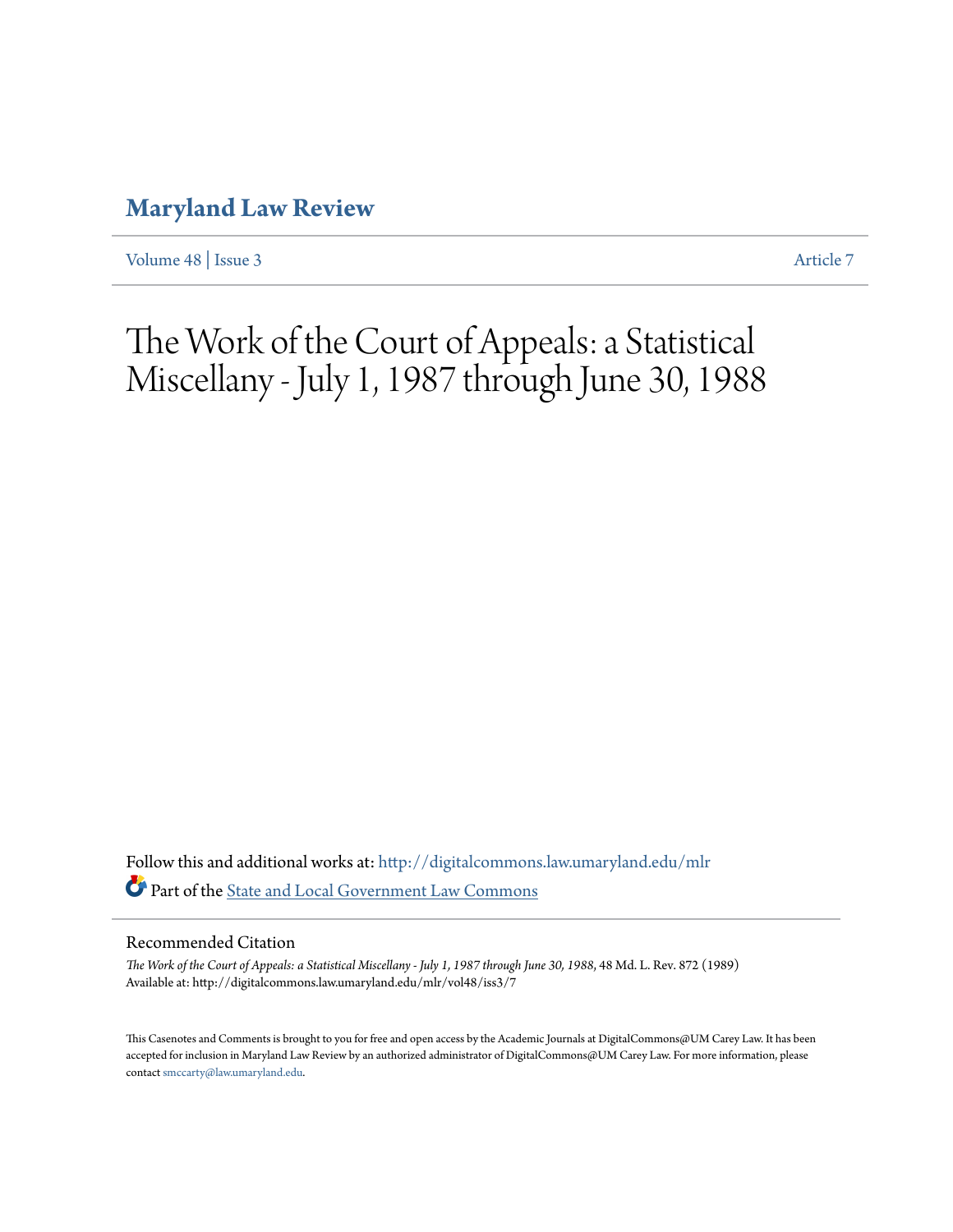### THE WORK OF THE **COURT** OF **APPEALS: A STATISTICAL MISCELLANY\***

July **1, 1987** through June **30, 1988'**

- Table **I:** Writs of Certiorari
- Table II: Source of Cases

**A.** Procedural Source

- B. County of Origin
- Table **III:** The Court of Special Appeals in the Court of Appeals
	- **A.** Opinions of the Court of Special Appeals
	- B. Judges of the Court of Special Appeals
- Table IV: Action of Court of Appeals Judges
- Table V: Frequency of Separate Opinions
- Table VI: Voting Alignment
	- **A.** Swing Votes
	- B. **All** Cases
- Table VII: Primary Subject Matter of Opinions

<sup>\*</sup> Tables prepared by Brian M. Reimer, Managing Editor of the *Maryland Law Review.*

**I.** Throughout these tables, unless otherwise noted, the data include all published opinions of the Court of Appeals issued between July **1, 1987,** and June **30, 1988,** inclusive. These tables, unlike some previous tables, include per curiam opinions. Separately captioned cases consolidated and disposed of **by** the court in a single decision are treated as separate cases in Tables **IIA,** IIB, **IIIA,** and IIIB. **All** other tables treat such a decision as a single case. Consolidated cases are included throughout if one of the cases consolidated was heard between July **1, 1987,** and June **30, 1988.**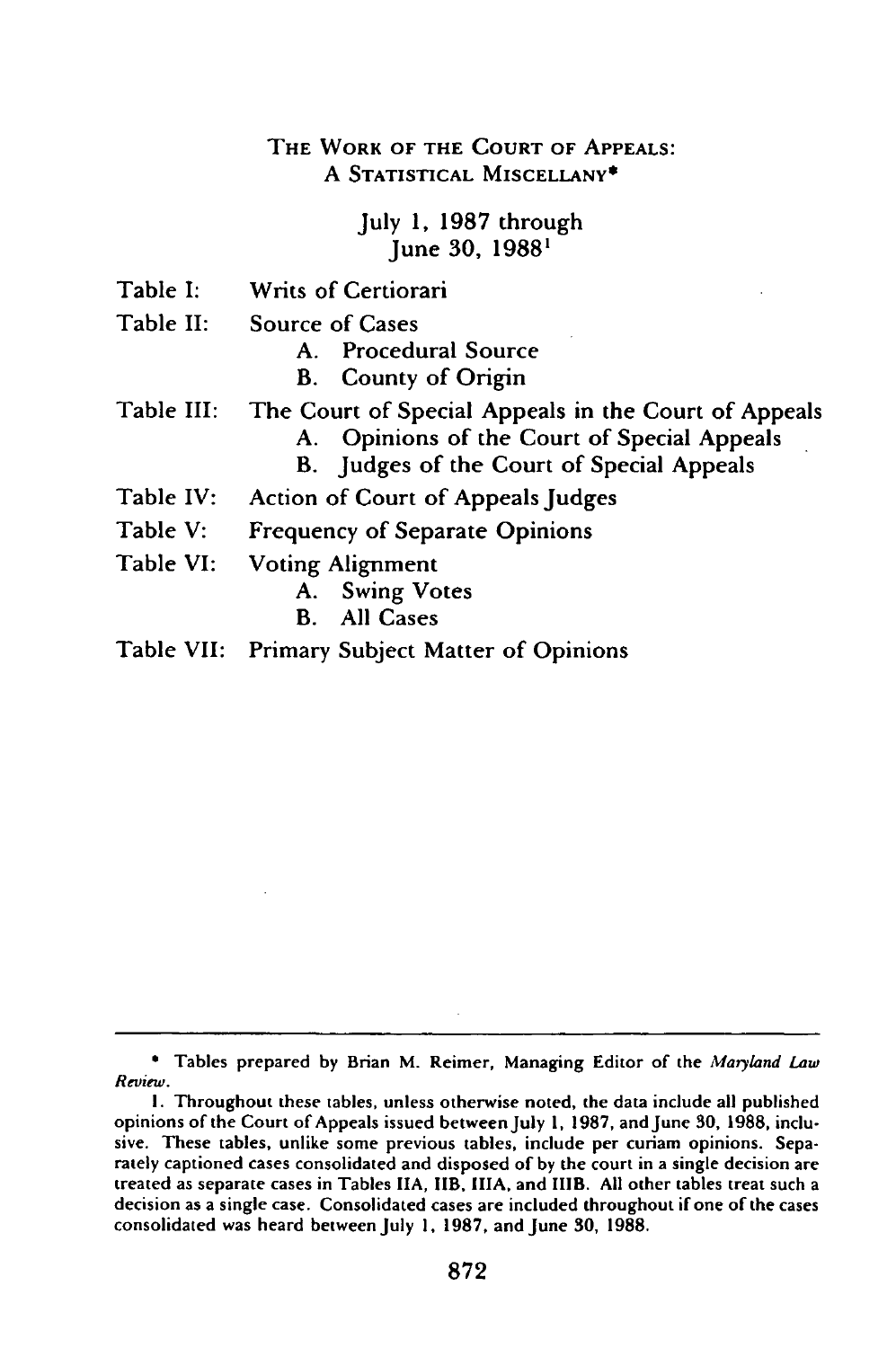# TABLE I

# WRITS OF CERTIORARI

#### **DISPOSITION** OF PETITIONS FOR WRIT OF CERTIORARI

|                                                                                                         |     |     | Percent              |
|---------------------------------------------------------------------------------------------------------|-----|-----|----------------------|
|                                                                                                         |     |     | Granted Den. Granted |
| To the Court of Special Appeals                                                                         |     |     |                      |
| Decided in the Court of Special Appeals                                                                 |     |     |                      |
| <b>By Reported Opinion</b>                                                                              | 58  | 90  | 39.2                 |
| By Unreported Opinion                                                                                   | 52  | 431 | 10.8                 |
| Dismissed by the Court of Special Appeals                                                               | 3   | 36  | 7.7                  |
| Pending in the Court of Special Appeals                                                                 | 21  | 22  | 48.8                 |
| <b>To Circuit Courts</b>                                                                                | 9   | 50  | 15.3                 |
| <b>TOTAL (Petitions for Writ of Certiorari)</b>                                                         | 143 | 629 | 18.5                 |
| $C_{\text{ENTOMAD}}$ $C_{\text{DAMED, ON}}$ $M_{\text{OTOM}}$ of $C_{\text{OMD}}$ of $A_{\text{DPEAL}}$ |     |     |                      |

| CERTIORARI GRANTED ON MOTION OF COURT OF APPEALS |     |
|--------------------------------------------------|-----|
| Pending in the Court of Special Appeals          | -37 |
| <b>TOTAL</b> (Grants of Certiorari)              | 180 |

# TABLE **II**

# **SOURCE** OF **CASES**

#### **A.** PROCEDURAL SOURCE

|                                                |     | Number Percentage |
|------------------------------------------------|-----|-------------------|
| <b>WRIT OF CERTIORARI</b>                      |     |                   |
| To the Court of Special Appeals                |     |                   |
| Decided in the Court of Special Appeals        |     |                   |
| Reported<br>33                                 |     |                   |
| Unreported<br>41                               |     |                   |
| Total                                          | 74  | 46.0              |
| Expedited to the Court of Appeals              | 44  | 27.3              |
| <b>To Circuit Courts</b>                       | 9   | 5.6               |
| <b>DIRECT APPEALS FROM CIRCUIT COURT</b>       | 4   | 2.5               |
| PETITION FOR WRIT OF MANDAMUS OR PROHIBITION   |     | 0.6               |
| <b>CERTIFIED QUESTIONS FROM FEDERAL COURTS</b> | 4   | 2.5               |
| CERTIFIED QUESTIONS FROM THE COURT OF SPECIAL  |     |                   |
| <b>APPEALS</b>                                 | 0   | 0.0               |
| <b>PROFESSIONAL SUPERVISION</b>                | 24  | 14.9              |
| <b>REMAND FROM SUPREME COURT</b>               |     | 0.6               |
| ON MOTION FOR RECONSIDERATION                  | 0   | 0.0               |
| TOTAL                                          | 161 | 100.0             |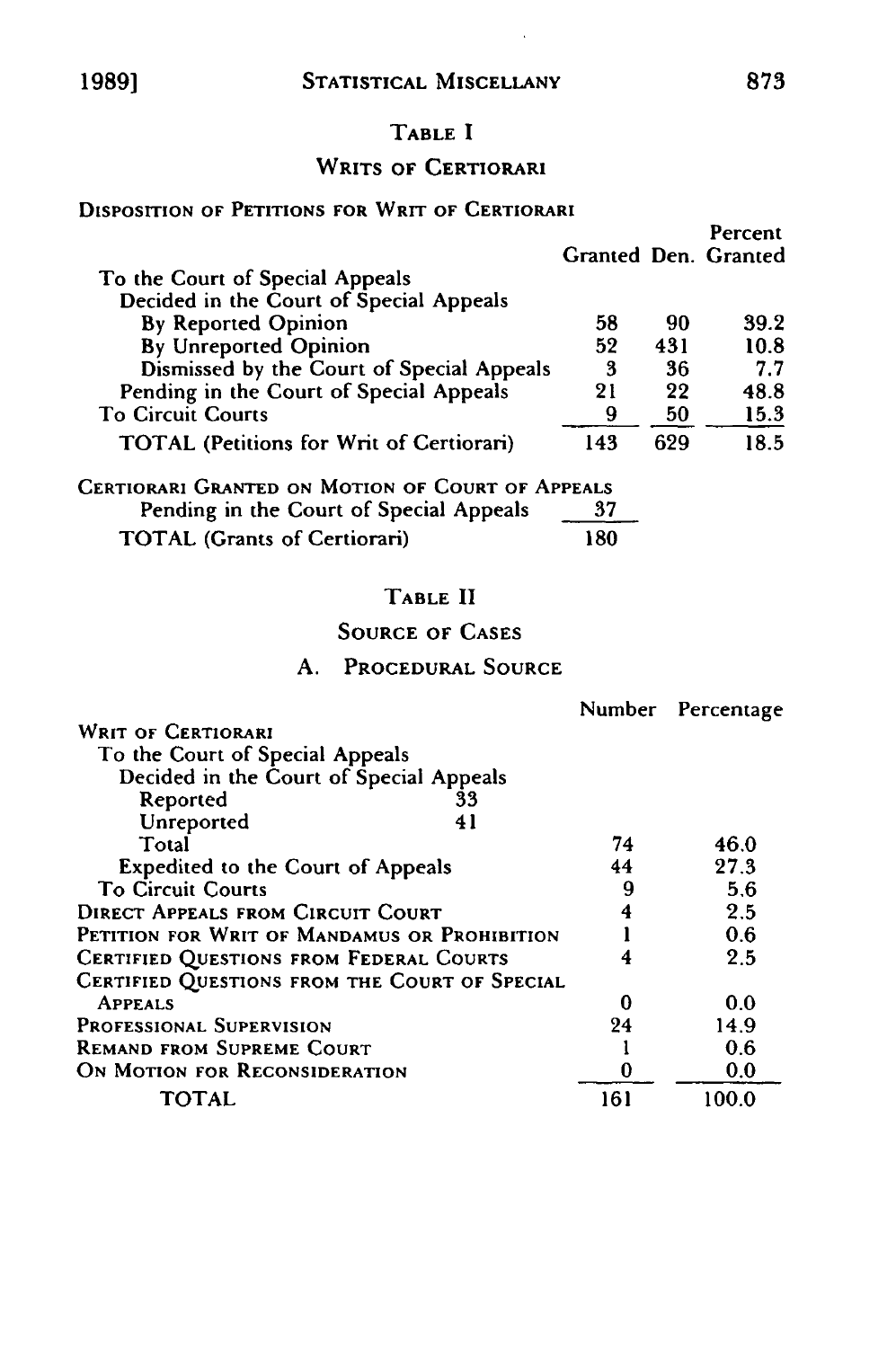#### MARYLAND LAW REVIEW

#### B. COUNTY OF ORIGIN

|                        | No. or                  |                         | PCT. OF      | PCT. OF    |
|------------------------|-------------------------|-------------------------|--------------|------------|
| COUNTY                 | <b>CASES</b>            | POPULATION <sup>2</sup> | <b>CASES</b> | POPULATION |
| Allegany               | $\mathbf 2$             | 80,548                  | 1.5          | 1.9        |
| Anne Arundel           | 13                      | 370,775                 | 9.8          | 8.8        |
| <b>Baltimore</b>       | 13                      | 655,615                 | 9.8          | 15.5       |
| Calvert                | 1                       | 34,638                  | 0.8          | 0.8        |
| Caroline               | 0                       | 23,143                  | 0.0          | 0.5        |
| Carroll                | 4                       | 96,356                  | 3.0          | 2.3        |
| Cecil                  | $\overline{\mathbf{2}}$ | 60,430                  | 1.5          | 1.4        |
| Charles                | $\bf{0}$                | 72,751                  | 0.0          | 1.7        |
| Dorchester             | $\overline{2}$          | 30,623                  | 1.5          | 0.7        |
| Frederick              |                         | 114,263                 | 0.8          | 2.7        |
| Garrett                | 0                       | 26,498                  | 0.0          | 0.6        |
| Harford                | 4                       | 145,930                 | 3.0          | 3.5        |
| Howard                 | 3                       | 118,572                 | 2.3          | 2.8        |
| Kent                   |                         | 16,695                  | 0.8          | 0.4        |
| Montgomery             | 23                      | 579,053                 | 17.3         | 13.7       |
| <b>Prince George's</b> | 14                      | 665,071                 | 10.5         | 15.8       |
| Queen Anne's           | $\mathbf 2$             | 25,508                  | 1.5          | 0.6        |
| St. Mary's             |                         | 59,895                  | 0.8          | 1.4        |
| Somerset               |                         | 19,188                  | 0.8          | 0.5        |
| Talbot                 |                         | 25,604                  | 0.8          | 0.6        |
| Washington             |                         | 113,086                 | 0.8          | 2.7        |
| Wicomico               | 0                       | 64,540                  | 0.0          | 1.5        |
| Worcester              | 3                       | 30,889                  | 2.3          | 0.7        |
| <b>Baltimore City</b>  | 41                      | 786,775                 | 30.8         | 18.7       |
| <b>TOTAL</b>           | $\overline{133}^3$      | 4,216,446               | 100.44       | 99.8       |

<sup>2.</sup> Population **figures** reflect population as of April **1, 1980.** The statistics are taken **from BUREAU OF THE CENSUS, U.S. DEP'T OF COMMERCE, VOLUME I CHARACTERISTICS OF THE POPULATION, CHAPTER** B **GENERAL POPULATION CHARACTERISTICS, PART** 22 **MARYLAND, PC** 80-1-B22 (Aug. **1982).**

**<sup>3.</sup>** Figure does not **include** 24 **professional supervision** cases **or** 4 **questions certified** from federal court.

<sup>4.</sup> Throughout these tables, rounding of numbers may result in totals slightly greater or less than **100** percent.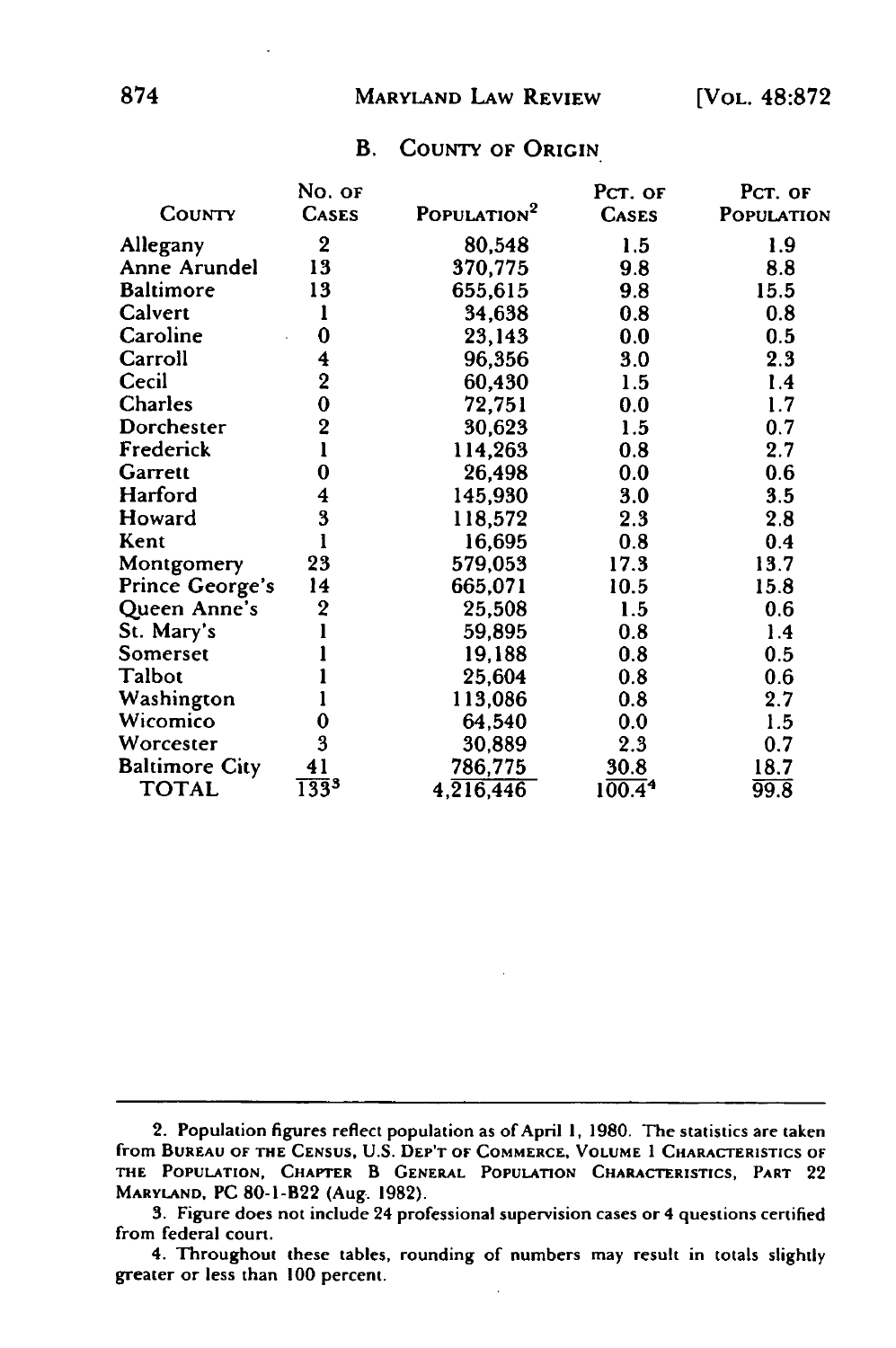#### TABLE III

### THE **COURT** OF **SPECIAL APPEALS IN** THE **COURT** OF **APPEALS <sup>5</sup>**

#### **A.** OPINIONS OF THE **COURT** OF **SPECIAL APPEALS**

|                                   | Number          | Percentage         |
|-----------------------------------|-----------------|--------------------|
| Unreported                        |                 |                    |
| Affirmed                          | 11              | 26.8               |
| Reversed                          | 20              | 48.8               |
| Affirmed in Part/Reversed in Part | 5               | 12.2               |
| Writ of Certiorari Dismissed      | $\overline{5}$  | 12.2               |
| Total                             | $\overline{41}$ | $1\overline{00.0}$ |
| Reported                          |                 |                    |
| Affirmed                          | 16              | 48.5               |
| Reversed                          | 13              | 39.4               |
| Affirmed in Part/Reversed in Part | 3               | 9.1                |
| Writ of Certiorari Dismissed      |                 | 3.0                |
| Total                             | $\overline{33}$ | 100.0              |
| Total                             |                 |                    |
| Affirmed                          | 27              | 36.5               |
| Reversed                          | 33              | 44.6               |
| Affirmed in Part/Reversed in Part | 8               | 10.8               |
| Writ of Certiorari Dismissed      | 6               | 8.1                |
| Total                             | $\overline{74}$ | 100.0              |

**<sup>5.</sup>** In these tables, a decision has been designated as "affirmed" or "reversed" if that is the label placed upon it **by** the Court of Appeals. The "reversed" column also includes decisions that were "modified," "vacated," or "remanded" either wholly or in

part.<br>"Affirmed" and "reversed" are fairly crude labels. A decision may be "affirmed," for example, even if the reviewing court thought the grounds given **by** the lower court to support the decision below were completely wrong. Nevertheless, the terms serve as rough indicators of possible trends or problems.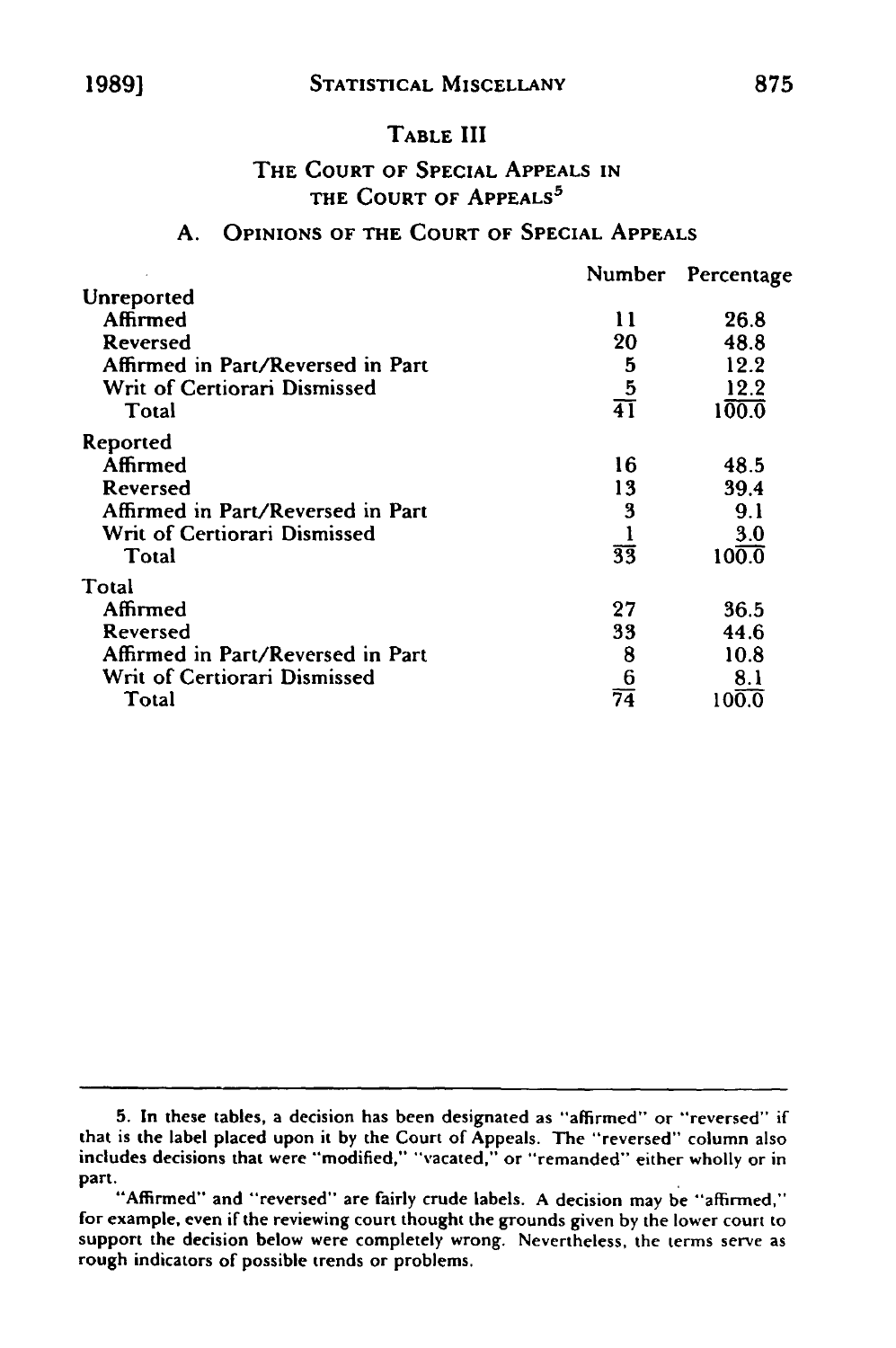#### MARYLAND LAW REVIEW [VOL. **48:872**

|               |       | <b>REPORTED MAJORITY OPINIONS</b> |    |             |       | UN-<br><b>REPORTED</b><br><b>OPINIONS</b> |
|---------------|-------|-----------------------------------|----|-------------|-------|-------------------------------------------|
|               |       | Authored                          |    | Joined      |       | Joined                                    |
|               | Aff'd | Rev'd                             |    | Aff'd Rev'd | Aff'd | Rev'd                                     |
| <b>Adkins</b> |       |                                   |    |             |       |                                           |
| Alpert        |       |                                   |    |             |       | 3                                         |
| Bell, R.B.    |       |                                   |    |             |       | 3                                         |
| Bell, R.M.    |       | $\boldsymbol{2}$                  |    |             |       | 5                                         |
| <b>Bishop</b> |       | 3                                 | 0  |             |       | 5                                         |
| Bloom         | 2     | 0                                 | 3  |             |       | 9                                         |
| Garrity       |       | 0                                 | 3  |             |       |                                           |
| Getty         |       |                                   |    |             |       | 2                                         |
| Gilbert       | 3     |                                   | 2  |             |       |                                           |
| Karwacki      |       |                                   | 5  |             |       |                                           |
| Menchine      |       |                                   |    |             |       |                                           |
| Morton        |       |                                   |    |             |       |                                           |
| Moylan        | 3     |                                   |    |             |       |                                           |
| Pollitt       |       |                                   | 3  |             |       |                                           |
| Weant         |       |                                   | 4  |             |       | 6                                         |
| Wilner        |       | 3                                 | 3  |             |       | 3                                         |
| Wenner        |       | Π                                 |    |             |       |                                           |
| En Banc       |       | 0                                 |    |             |       |                                           |
| Total         | 16    | 16                                | 30 | 32          | 30    | 75                                        |

# B. **JUDGES** OF THE **COURT** OF **SPECIAL APPEALS <sup>6</sup>**

 $\ddot{\phantom{0}}$ 

**<sup>6.</sup>** See supra note **5.** The "Reversed" columns include eight decisions that were "Affirmed in Part and Reversed in Part" and decisions that were "Vacated and Remanded." There were no concurrences or dissents in any of these Court of Special Appeals Opinions.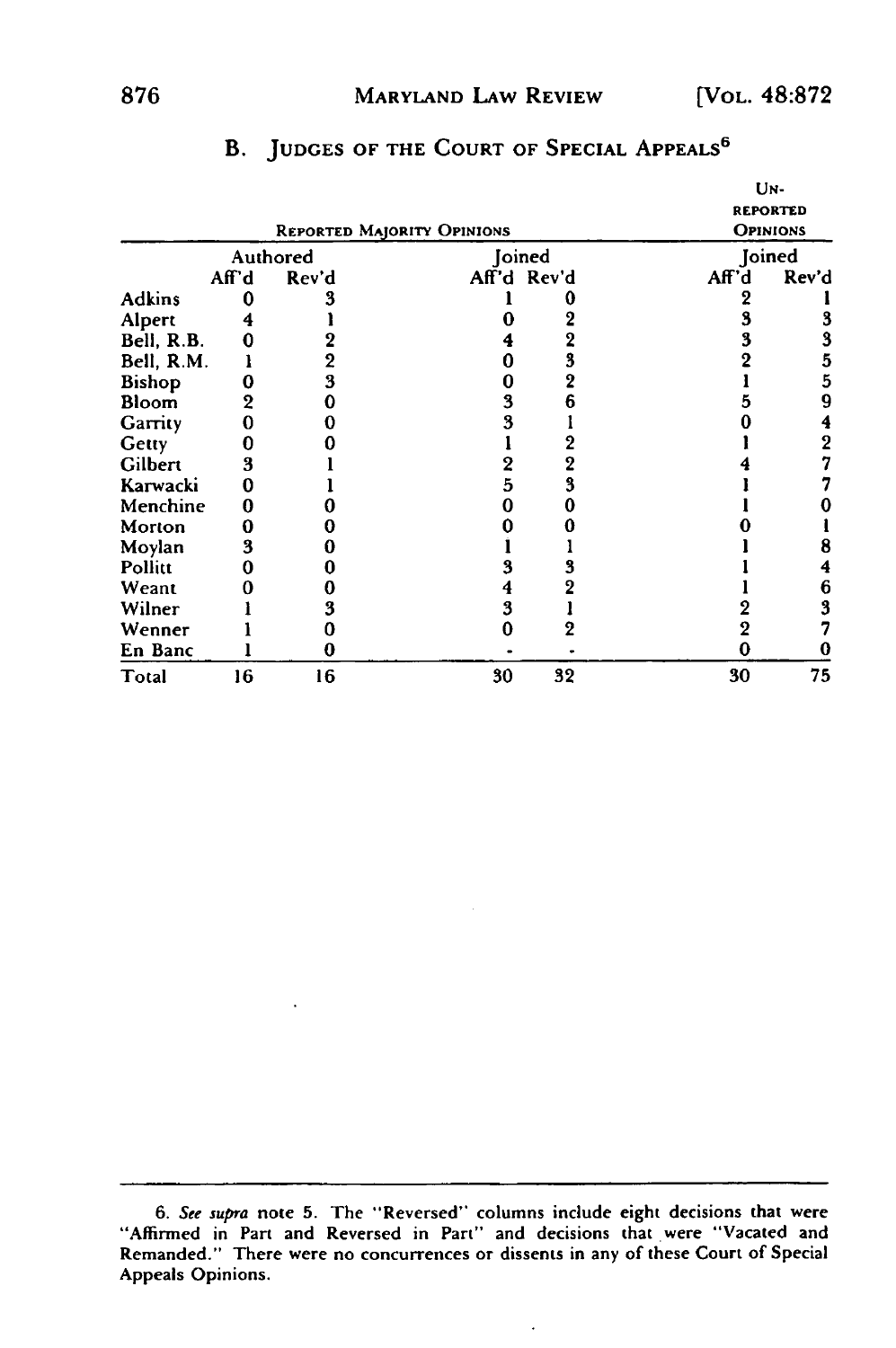#### TABLE IV

| JUDGE                    |            |                           | <b>AUTHORED</b> |                       |       | <sup>8</sup> OINED |                |
|--------------------------|------------|---------------------------|-----------------|-----------------------|-------|--------------------|----------------|
|                          | Opin.      |                           |                 |                       | Opin. |                    |                |
|                          | оf         |                           | Concur-         |                       | оf    | Concur-            |                |
|                          | Court      | $($ Pct. $)$ <sup>9</sup> | rence           | Dissent <sup>10</sup> | Court | rence              | <b>Dissent</b> |
| <b>Adkins</b>            | 16         | (10.3)                    |                 |                       | 69    |                    | 2              |
| <b>Blackwell</b>         | 6          | (3.8)                     |                 |                       | 53    |                    |                |
| Cole                     | 13         | (8.3)                     |                 | 3                     | 102   |                    |                |
| Couch                    | 3          | (1.9)                     |                 |                       | 57    |                    |                |
| Eldridge                 | 20         | (12.8)                    | 6               |                       | 86    |                    |                |
| Gilbert                  | 0          | (0.0)                     |                 |                       |       |                    |                |
| Karwacki                 | 0          | (0.0)                     | 0               |                       |       |                    |                |
| McAuliffe                | 15         | (9.6)                     | 3               | 5                     | 94    |                    |                |
| Menchine                 |            | (0.0)                     |                 |                       |       |                    |                |
| Murphy                   | 21         | (13.5)                    |                 |                       | 81    |                    |                |
| Orth                     | 10         | (6.4)                     |                 |                       | וו    |                    |                |
| Rodowsky                 | 18         | (11.5)                    |                 |                       | 102   |                    |                |
| Smith                    |            | (0.6)                     | 0               |                       | 32    | 2                  |                |
| Per Curiam <sup>11</sup> | 33         | (21.2)                    |                 |                       |       |                    |                |
| Total                    | $156^{12}$ | (99.9)                    | 11              | 12                    | 691   | 7                  | 11             |

#### **ACTION** OF **COURT** OF **APPEALS JUDGES <sup>7</sup>**

**7.** Judge Smith retired from the bench on August **10, 1986.** Judge Adkins joined the court on August **15, 1986.** Judge Couch retired May **30, 1987.** judge Blackwell joined the court on July **13, 1987.** Judges Gilbert, Karwacki, Menchine, and Orth were specially assigned to hear designated cases.

**8.** Judges participating in a per curiam decision are listed as joining the opinion of the court. **A** concurrence or dissent **by** a judge who does not publish an opinion is treated nonetheless as a concurrence or dissent.

**9.** The parenthetical figures in this column are the percentages of signed opinions of the court authored **by** each judge.

**10.** Opinions designated **by** their authors as "Concurring in Part and Dissenting in Part" are treated as dissenting opinions.

**11.** "Per Curiam" includes per curiam opinions and orders published without a signed opinion.

12. Cases consolidated on appeal, in which the court issued a single opinion disposing of more than one case, are treated as a single opinion in this and all subsequent tables.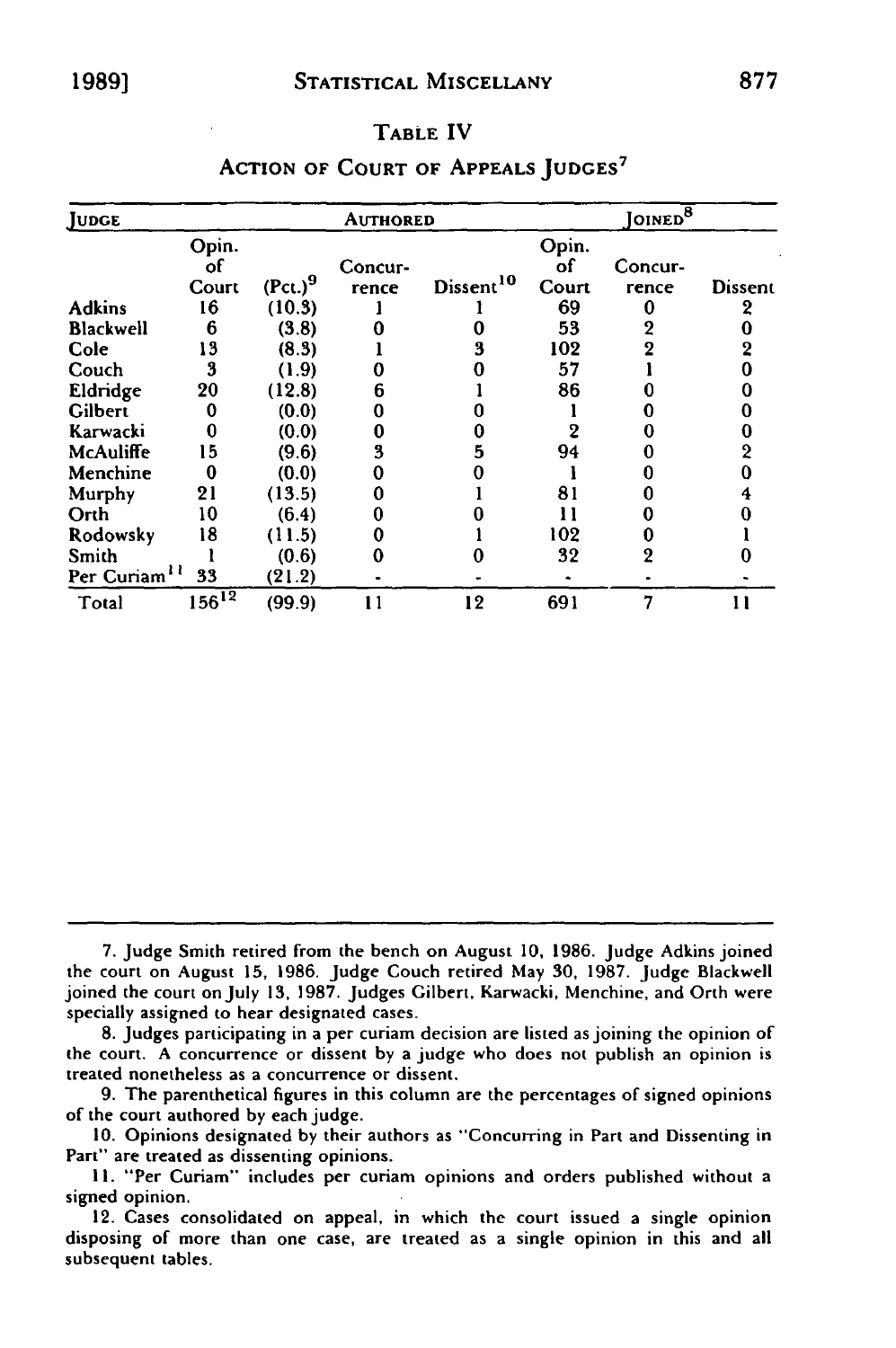# TABLE V

### **FREQUENCY** OF SEPARATE OPINIONS

| The Court                                              | Number | <u>Percentage</u> |
|--------------------------------------------------------|--------|-------------------|
| <b>Unanimous Opinions</b>                              | 136    | 87.2              |
| Decisions with Concurring Opinions                     | 8      | 5.1               |
| Decisions with Dissenting Opinions                     | 10     | 6.4               |
| Decisions with Both Concurring Opinions and Dissenting |        |                   |
| <b>Opinions</b>                                        |        | 0.6               |
| Decisions Concurring in Part and Dissenting in Part    |        | $\underline{0.6}$ |
|                                                        | 156    | 99.9              |

# TABLE VI

# VOTING ALIGNMENT

# A. **SWING** VOTES

| Number of Swing Votes <sup>13</sup>        |   |
|--------------------------------------------|---|
| <b>Adkins</b>                              | 2 |
| <b>Blackwell</b>                           | 3 |
| Cole                                       |   |
| Eldridge                                   | 9 |
| McAuliffe                                  |   |
| Murphy                                     |   |
| Rodowsky                                   | 2 |
| Voting Combinations in Swing Vote Opinions |   |
| Adkins, Blackwell, Cole, Eldridge          |   |
| Adkins, Blackwell, Eldridge, Rodowsky      |   |
| Blackwell, McAuliffe, Murphy, Rodowsky     |   |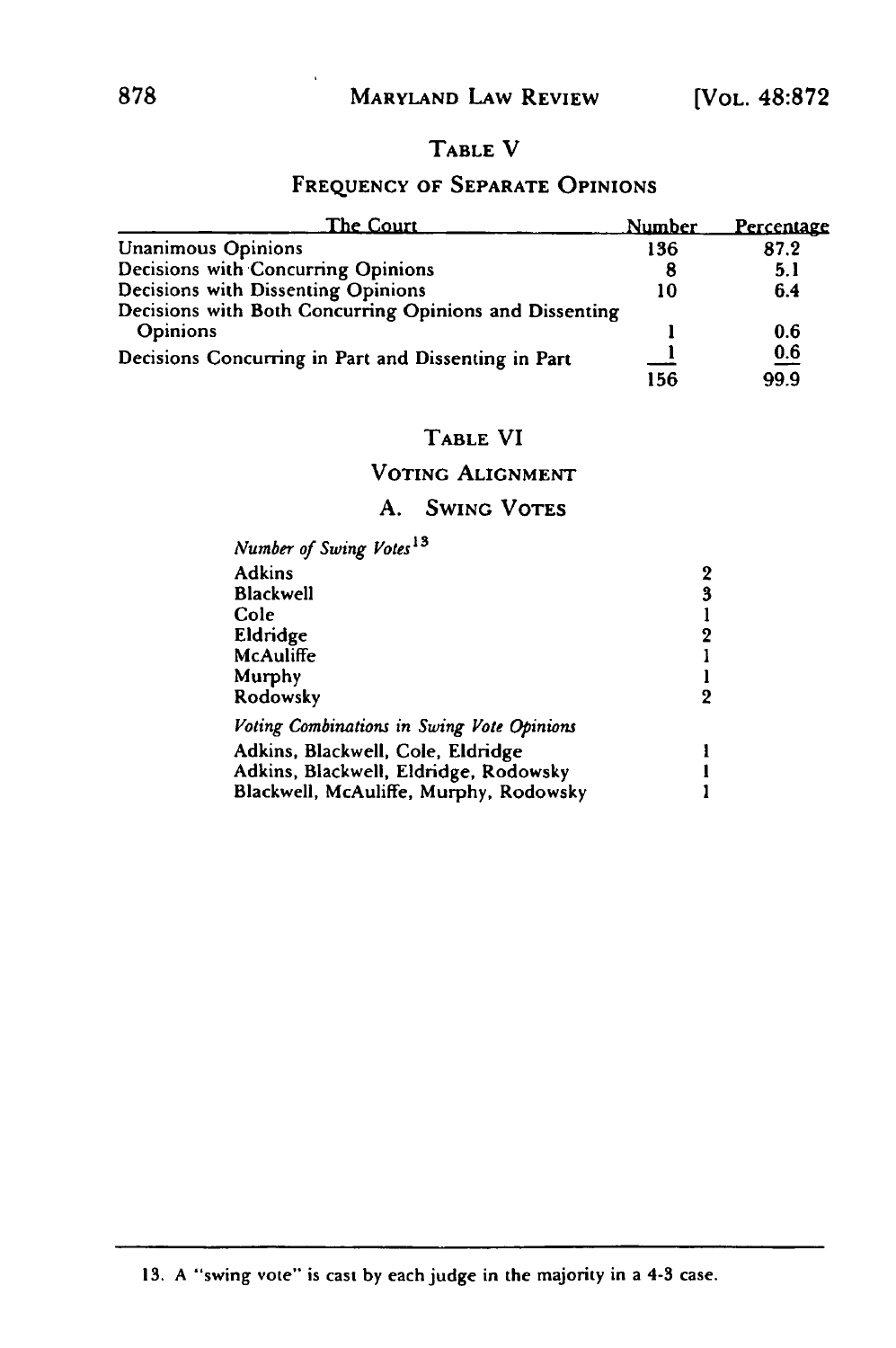# B. **ALL CASES <sup>14</sup>**

# (Figures are Percentages)

|               |             | Blackwell | Cole | Couch | Eldridge | McAuliffe | Murphy | Rodowsky |
|---------------|-------------|-----------|------|-------|----------|-----------|--------|----------|
| <b>Adkins</b> | M           | 91.9      | 93.4 | 100.0 | 92.9     | 91.3      | 91.3   | 94.3     |
|               | S           | 0.0       | 2.8  | 0.0   | 1.0      | 0.0       | 0.0    | 0.0      |
|               | R           | 3.2       | 0.9  | 0.0   | 4.1      | 2.9       | 2.2    | 1.9      |
|               | D           | 4.8       | 2.8  | 0.0   | 2.0      | 5.8       | 6.5    | 3.8      |
| Blackwell     | M           |           | 90.5 |       | 95.6     | 94.3      | 93.4   | 96.1     |
|               | S           |           | 1.4  |       | 1.5      | 1.4       | 0.0    | 0.0      |
|               | R           |           | 2.7  |       | 1.5      | 0.0       | 3.3    | 2.6      |
|               | D           |           | 5.4  |       | 1.5      | 4.2       | 3.3    | 1.3      |
| Cole          | M           |           |      | 96.8  | 89.8     | 90.1      | 90.8   | 92.6     |
|               | S           |           |      | 0.0   | 1.6      | 2.3       | 0.8    | 0.0      |
|               | R           |           |      | 1.6   | 5.5      | 3.1       | 2.5    | 2.2      |
|               | D           |           |      | 1.6   | 3.1      | 4.6       | 5.9    | 5.1      |
| Couch         | M           |           |      |       | 91.5     | 88.3      | 93.4   | 96.7     |
|               | S           |           |      |       | 1.7      | 0.0       | 0.0    | 0.0      |
|               | $\mathbf R$ |           |      |       | 6.8      | 5.0       | 1.6    | 1.7      |
|               | D           |           |      |       | 0.0      | 6.7       | 4.9    | 1.7      |
| Eldridge      | M           |           |      |       |          | 88.5      | 91.0   | 92.9     |
|               | S           |           |      |       |          | 0.0       | 0.0    | 0.0      |
|               | R           |           |      |       |          | 4.9       | 4.5    | 4.7      |
|               | D           |           |      |       |          | 6.6       | 4.5    | 2.4      |
| McAuliffe     | M           |           |      |       |          |           | 91.5   | 92.4     |
|               | ${\bf S}$   |           |      |       |          |           | 2.6    | 0.8      |
|               | R           |           |      |       |          |           | 1.7    | 1.5      |
|               | D           |           |      |       |          |           | 4.3    | 5.3      |
| Murphy        | M           |           |      |       |          |           |        | 95.9     |
|               | S           |           |      |       |          |           |        | 1.7      |
|               | R           |           |      |       |          |           |        | 0.0      |
|               | D           |           |      |       |          |           |        | 2.5      |

14. Key: M-The two judges joined in the majority opinion. One may have authored it.

S-The two judges joined in a separate opinion, either a concurrence or a dissent. One may have authored it.

R-The two judges joined in the *result,* but in different opinions.

D-The two judges disagreed in the result.

This table includes all cases, whether signed opinion or per curiam (except three orders that failed to mention the issuing judges).